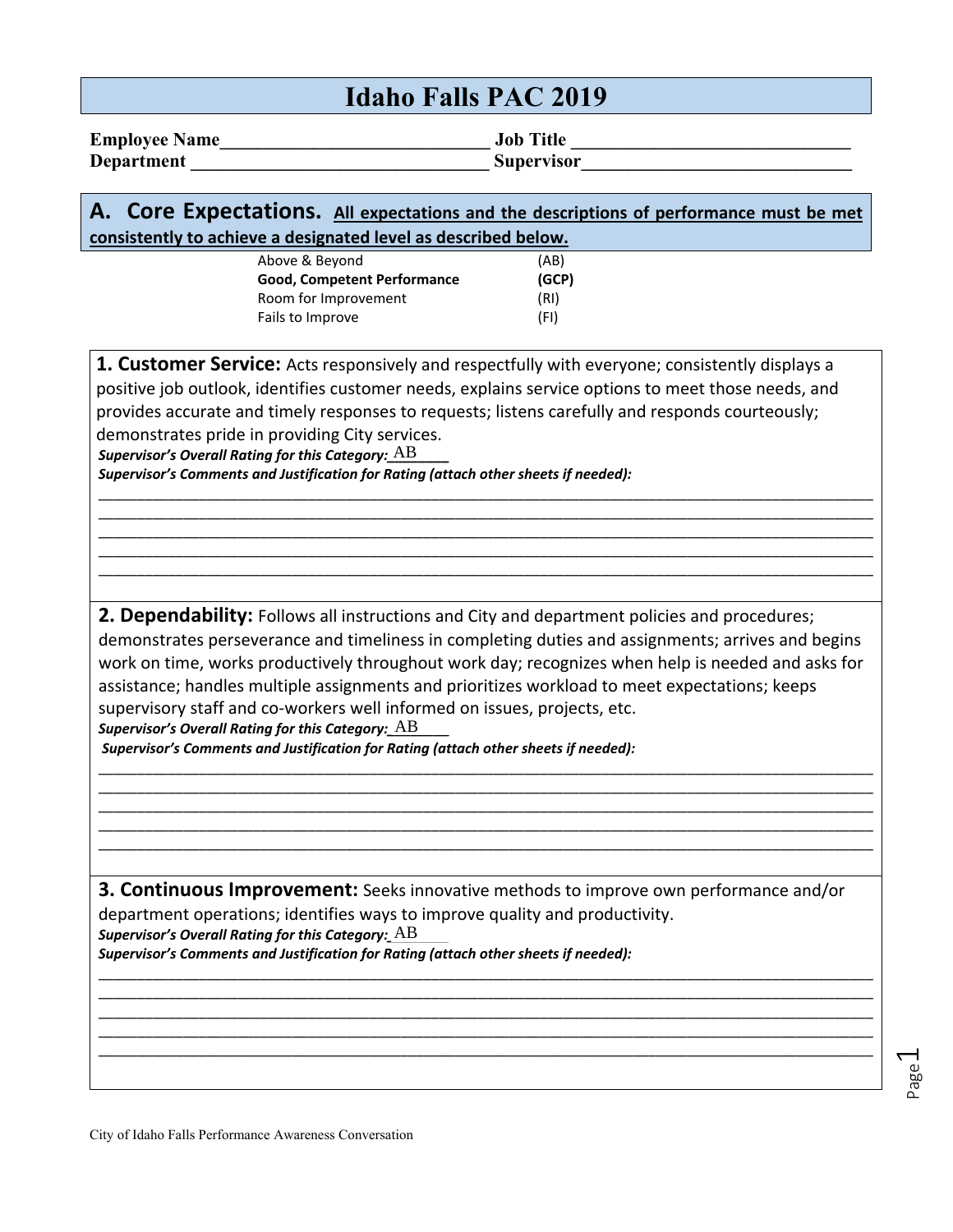**4. Integrity and Ethics:** Consistently maintains professional behavior as a representative of the City in accordance with the City Personnel Manual's rules of conduct; adheres to legal, ethical and moral standards of City and State government; uses appropriate internal channels to express concerns about City operations; avoids conflicts of interest or using public position for personal gain; conducts self with integrity, honesty and trustworthiness; brings concerns or ideas for improving supervisor's attention; approaches problems and issues considering the best interests of the City. Supervisor's Overall Rating for this Category:  $AB$ 

\_\_\_\_\_\_\_\_\_\_\_\_\_\_\_\_\_\_\_\_\_\_\_\_\_\_\_\_\_\_\_\_\_\_\_\_\_\_\_\_\_\_\_\_\_\_\_\_\_\_\_\_\_\_\_\_\_\_\_\_\_\_\_\_\_\_\_\_\_\_\_\_\_\_\_\_\_\_\_\_\_\_\_\_\_\_\_\_\_\_\_\_\_\_\_\_\_\_\_\_ \_\_\_\_\_\_\_\_\_\_\_\_\_\_\_\_\_\_\_\_\_\_\_\_\_\_\_\_\_\_\_\_\_\_\_\_\_\_\_\_\_\_\_\_\_\_\_\_\_\_\_\_\_\_\_\_\_\_\_\_\_\_\_\_\_\_\_\_\_\_\_\_\_\_\_\_\_\_\_\_\_\_\_\_\_\_\_\_\_\_\_\_\_\_\_\_\_\_\_\_ \_\_\_\_\_\_\_\_\_\_\_\_\_\_\_\_\_\_\_\_\_\_\_\_\_\_\_\_\_\_\_\_\_\_\_\_\_\_\_\_\_\_\_\_\_\_\_\_\_\_\_\_\_\_\_\_\_\_\_\_\_\_\_\_\_\_\_\_\_\_\_\_\_\_\_\_\_\_\_\_\_\_\_\_\_\_\_\_\_\_\_\_\_\_\_\_\_\_\_\_ \_\_\_\_\_\_\_\_\_\_\_\_\_\_\_\_\_\_\_\_\_\_\_\_\_\_\_\_\_\_\_\_\_\_\_\_\_\_\_\_\_\_\_\_\_\_\_\_\_\_\_\_\_\_\_\_\_\_\_\_\_\_\_\_\_\_\_\_\_\_\_\_\_\_\_\_\_\_\_\_\_\_\_\_\_\_\_\_\_\_\_\_\_\_\_\_\_\_\_\_ \_\_\_\_\_\_\_\_\_\_\_\_\_\_\_\_\_\_\_\_\_\_\_\_\_\_\_\_\_\_\_\_\_\_\_\_\_\_\_\_\_\_\_\_\_\_\_\_\_\_\_\_\_\_\_\_\_\_\_\_\_\_\_\_\_\_\_\_\_\_\_\_\_\_\_\_\_\_\_\_\_\_\_\_\_\_\_\_\_\_\_\_\_\_\_\_\_\_\_\_

*Supervisor's Comments and Justification for Rating (attach other sheets if needed):* 

**5. Safety**: Promotes a strong commitment to the City's safety culture; uses personal protective equipment as needed; assists co-workers if they are not complying with safety measures; demonstrates caution to avoid accidents of all kinds; maintains all City property in accordance with department procedures; proactively prevents unsafe working conditions, behaviors and hazards; and demonstrates knowledge of department safety policies.  $\begin{array}{r} \begin{array}{r} \text{AB} \\ \text{attn} \end{array} \end{array}$   $\begin{array}{r} \text{mer is 1} \\ \text{attn} \end{array}$   $\begin{array}{r} \text{mer is 1} \\ \text{attn} \end{array}$   $\begin{array}{r} \text{out} \\ \text{out} \end{array}$ 

\_\_\_\_\_\_\_\_\_\_\_\_\_\_\_\_\_\_\_\_\_\_\_\_\_\_\_\_\_\_\_\_\_\_\_\_\_\_\_\_\_\_\_\_\_\_\_\_\_\_\_\_\_\_\_\_\_\_\_\_\_\_\_\_\_\_\_\_\_\_\_\_\_\_\_\_\_\_\_\_\_\_\_\_\_\_\_\_\_\_\_\_\_\_\_\_\_\_\_\_ \_\_\_\_\_\_\_\_\_\_\_\_\_\_\_\_\_\_\_\_\_\_\_\_\_\_\_\_\_\_\_\_\_\_\_\_\_\_\_\_\_\_\_\_\_\_\_\_\_\_\_\_\_\_\_\_\_\_\_\_\_\_\_\_\_\_\_\_\_\_\_\_\_\_\_\_\_\_\_\_\_\_\_\_\_\_\_\_\_\_\_\_\_\_\_\_\_\_\_\_ \_\_\_\_\_\_\_\_\_\_\_\_\_\_\_\_\_\_\_\_\_\_\_\_\_\_\_\_\_\_\_\_\_\_\_\_\_\_\_\_\_\_\_\_\_\_\_\_\_\_\_\_\_\_\_\_\_\_\_\_\_\_\_\_\_\_\_\_\_\_\_\_\_\_\_\_\_\_\_\_\_\_\_\_\_\_\_\_\_\_\_\_\_\_\_\_\_\_\_\_ \_\_\_\_\_\_\_\_\_\_\_\_\_\_\_\_\_\_\_\_\_\_\_\_\_\_\_\_\_\_\_\_\_\_\_\_\_\_\_\_\_\_\_\_\_\_\_\_\_\_\_\_\_\_\_\_\_\_\_\_\_\_\_\_\_\_\_\_\_\_\_\_\_\_\_\_\_\_\_\_\_\_\_\_\_\_\_\_\_\_\_\_\_\_\_\_\_\_\_\_ \_\_\_\_\_\_\_\_\_\_\_\_\_\_\_\_\_\_\_\_\_\_\_\_\_\_\_\_\_\_\_\_\_\_\_\_\_\_\_\_\_\_\_\_\_\_\_\_\_\_\_\_\_\_\_\_\_\_\_\_\_\_\_\_\_\_\_\_\_\_\_\_\_\_\_\_\_\_\_\_\_\_\_\_\_\_\_\_\_\_\_\_\_\_\_\_\_\_\_\_

*Supervisor's Overall Rating for this Category:*  $\overline{\rm AB}$ 

*Supervisor's Comments and Justification for Rating (attach other sheets if needed):* 

**6. Teamwork**: Displays positive and cooperative behaviors, demonstrates willingness to help and support co-workers and supervisors; recognizes and accepts differences in individuals; identifies reasonable ways to improve work or processes; shares credit with others; exhibits motivation; adapts positively to changes in duties, assignments and work methods.

\_\_\_\_\_\_\_\_\_\_\_\_\_\_\_\_\_\_\_\_\_\_\_\_\_\_\_\_\_\_\_\_\_\_\_\_\_\_\_\_\_\_\_\_\_\_\_\_\_\_\_\_\_\_\_\_\_\_\_\_\_\_\_\_\_\_\_\_\_\_\_\_\_\_\_\_\_\_\_\_\_\_\_\_\_\_\_\_\_\_\_\_\_\_\_\_\_\_\_\_ \_\_\_\_\_\_\_\_\_\_\_\_\_\_\_\_\_\_\_\_\_\_\_\_\_\_\_\_\_\_\_\_\_\_\_\_\_\_\_\_\_\_\_\_\_\_\_\_\_\_\_\_\_\_\_\_\_\_\_\_\_\_\_\_\_\_\_\_\_\_\_\_\_\_\_\_\_\_\_\_\_\_\_\_\_\_\_\_\_\_\_\_\_\_\_\_\_\_\_\_ \_\_\_\_\_\_\_\_\_\_\_\_\_\_\_\_\_\_\_\_\_\_\_\_\_\_\_\_\_\_\_\_\_\_\_\_\_\_\_\_\_\_\_\_\_\_\_\_\_\_\_\_\_\_\_\_\_\_\_\_\_\_\_\_\_\_\_\_\_\_\_\_\_\_\_\_\_\_\_\_\_\_\_\_\_\_\_\_\_\_\_\_\_\_\_\_\_\_\_\_ \_\_\_\_\_\_\_\_\_\_\_\_\_\_\_\_\_\_\_\_\_\_\_\_\_\_\_\_\_\_\_\_\_\_\_\_\_\_\_\_\_\_\_\_\_\_\_\_\_\_\_\_\_\_\_\_\_\_\_\_\_\_\_\_\_\_\_\_\_\_\_\_\_\_\_\_\_\_\_\_\_\_\_\_\_\_\_\_\_\_\_\_\_\_\_\_\_\_\_\_ \_\_\_\_\_\_\_\_\_\_\_\_\_\_\_\_\_\_\_\_\_\_\_\_\_\_\_\_\_\_\_\_\_\_\_\_\_\_\_\_\_\_\_\_\_\_\_\_\_\_\_\_\_\_\_\_\_\_\_\_\_\_\_\_\_\_\_\_\_\_\_\_\_\_\_\_\_\_\_\_\_\_\_\_\_\_\_\_\_\_\_\_\_\_\_\_\_\_\_\_

*Supervisor's Overall Rating for this Category:\_* $AB$ 

*Supervisor's Comments and Justification for Rating (attach other sheets if needed):*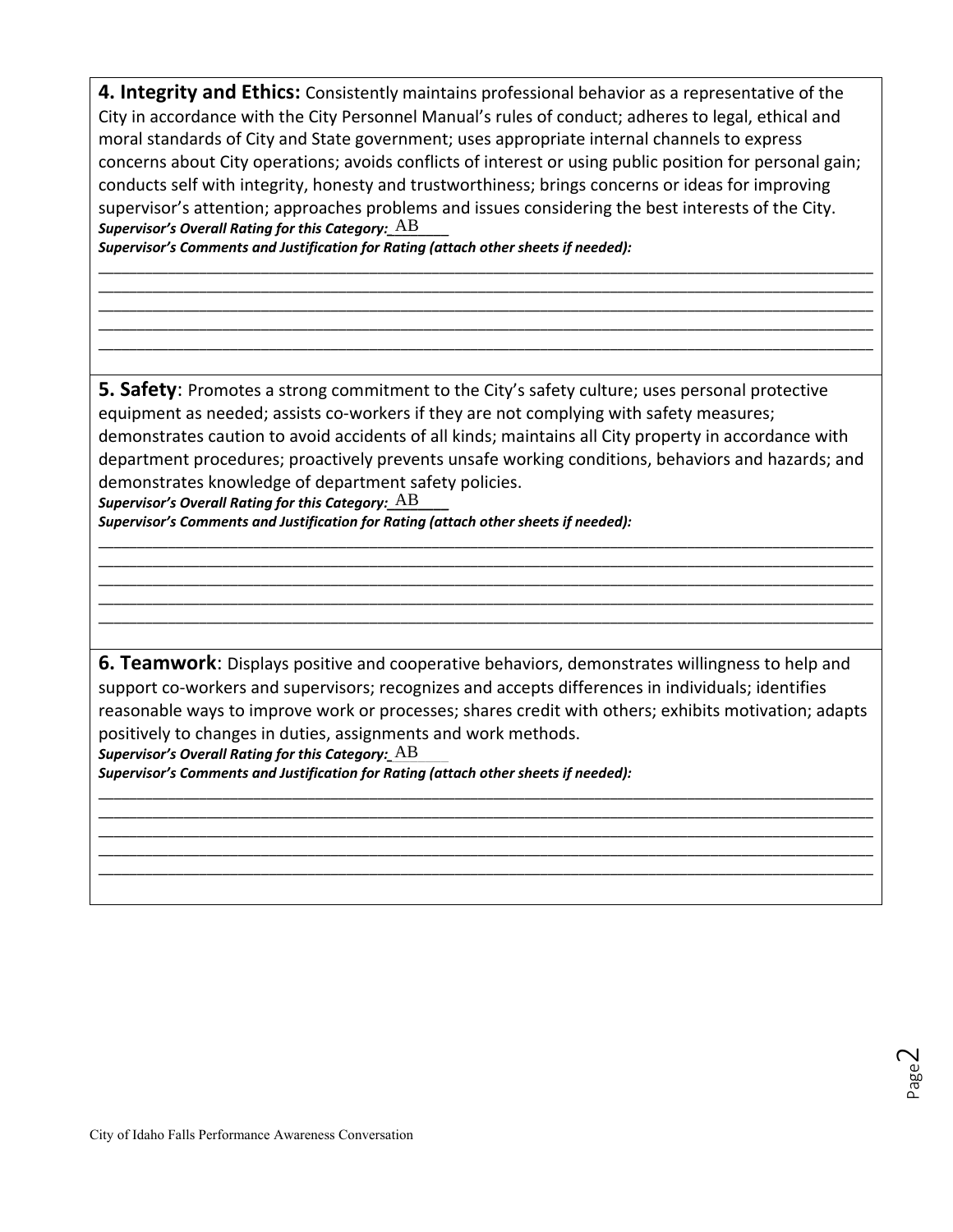| B. Job-Specific Expectations - Expectations and the descriptions of performance must be met<br>consistently to achieve a designated level as described above. |                                                                                                                                                           |  |  |  |
|---------------------------------------------------------------------------------------------------------------------------------------------------------------|-----------------------------------------------------------------------------------------------------------------------------------------------------------|--|--|--|
|                                                                                                                                                               | Above & Beyond<br>(AB)<br>Good, Competent Performance<br>(GCP)<br>Room for Improvement<br>(RI)<br>Fails to Improve<br>(FI)                                |  |  |  |
|                                                                                                                                                               | 1. Job Specific Expectation 1:                                                                                                                            |  |  |  |
|                                                                                                                                                               | Supervisor's Overall Rating for this Category: $\overline{AB}$<br>Supervisor's Comments and Justification for Rating (attach other sheets if needed):     |  |  |  |
| 2.                                                                                                                                                            | <b>Job Specific Expectation 2:</b>                                                                                                                        |  |  |  |
|                                                                                                                                                               | Supervisor's Overall Rating for this Category: $\overline{\rm AB}$<br>Supervisor's Comments and Justification for Rating (attach other sheets if needed): |  |  |  |
| 3.                                                                                                                                                            | <b>Job Specific Expectation 3:</b>                                                                                                                        |  |  |  |
|                                                                                                                                                               | Supervisor's Overall Rating for this Category: $\underline{AB}$<br>Supervisor's Comments and Justification for Rating (attach other sheets if needed):    |  |  |  |
| 4.                                                                                                                                                            | <b>Job Specific Expectation 4:</b>                                                                                                                        |  |  |  |
|                                                                                                                                                               | Supervisor's Overall Rating for this Category: $\overline{\rm AB}$<br>Supervisor's Comments and Justification for Rating (attach other sheets if needed): |  |  |  |
|                                                                                                                                                               |                                                                                                                                                           |  |  |  |

Page<sup>2</sup>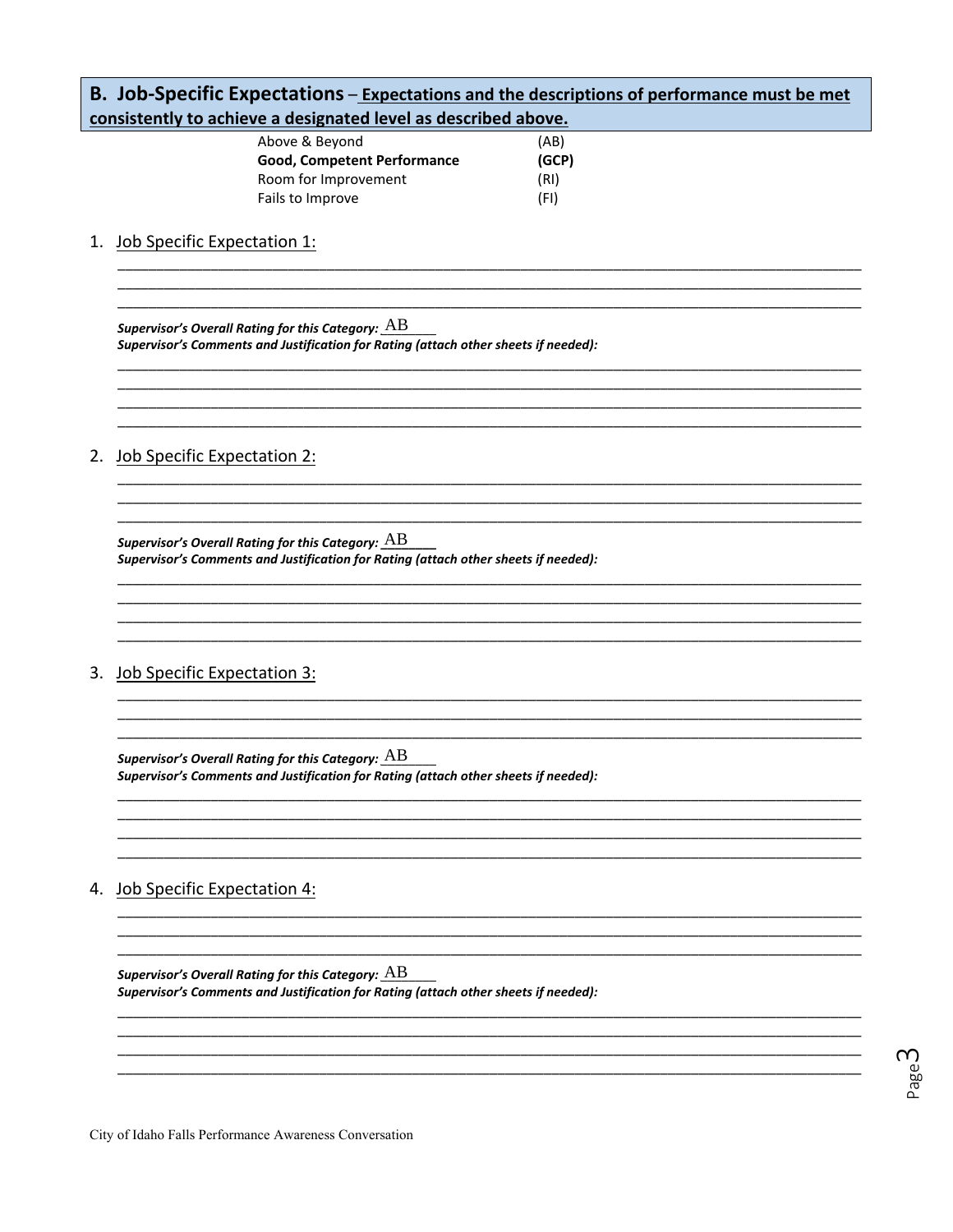## C. Individual Goals - at least two per year (attach other sheets if needed)

## Last Year's Goal #1 **Supervisor's comments:** <u> 1989 - Andrea Santa Andrea Santa Andrea Andrea Santa Andrea Santa Andrea Santa Andrea Santa Andrea Santa Andr</u> Supervisor's Overall Rating for this Category:  $\underline{\quad AB$ Last Year's Goal #2 **Supervisor's comments: Next Year's Goal #1** Next Year's Goal #2